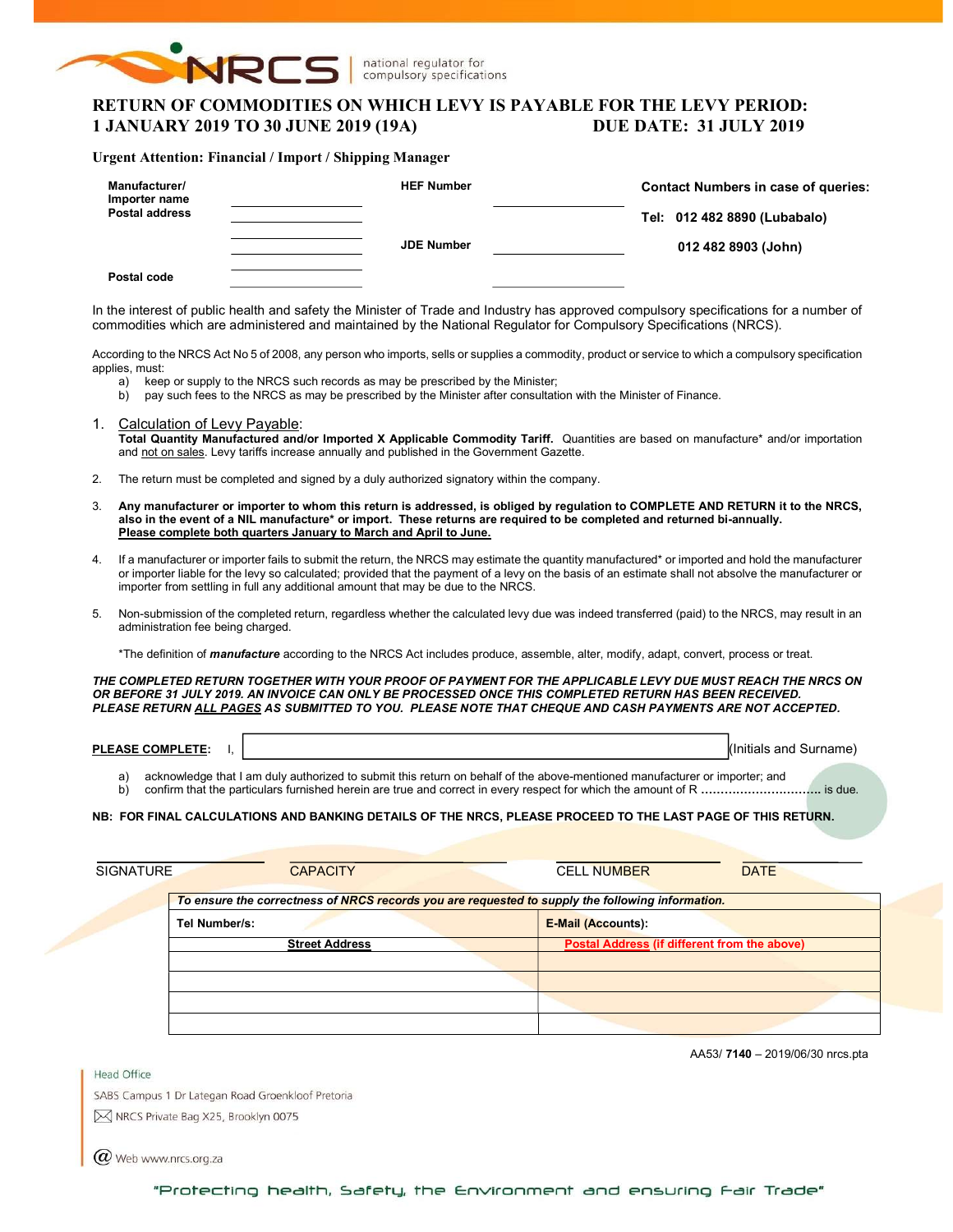#### $BU 7140 / 1$  January to 30 June 2019 (A) Page 2 of 4...

#### ELECTRICAL APPARATUS PLEASE NOTE: TOTAL QUANTITY TO BE ROUNDED OFF TO THE NEXT FULL UNIT (1 UNIT = 10/100 items or <u>any part thereof</u>)

| Code | Description of commodity                                                                                                                                                               |                        | Quantity<br>Manufactured<br><b>Jan to March</b> | Quantity<br>Imported<br>Jan to March | Quantity<br>Manufactured<br>Apr to June | Quantity<br>Imported<br>Apr to June | <b>Total</b> | Unit        | Tariff            | Levy payable |
|------|----------------------------------------------------------------------------------------------------------------------------------------------------------------------------------------|------------------------|-------------------------------------------------|--------------------------------------|-----------------------------------------|-------------------------------------|--------------|-------------|-------------------|--------------|
| 7120 | Portable television antennae<br>(IEC 60065 / VC 8055)                                                                                                                                  |                        |                                                 |                                      |                                         |                                     |              | 100 Items   | R 9,16            |              |
| 7121 | Audio Equipment, e.g. Hi-Fi Systems, Radios, etc<br>(IEC 60065 / VC 8055)                                                                                                              |                        |                                                 |                                      |                                         |                                     |              | 10 Items    | R 6,59            |              |
| 7123 | Audio Equipment e.g. Hi-Fi Systems, Radios, etc - Energy<br><b>Efficiency</b>                                                                                                          | (VC 9008)              |                                                 |                                      |                                         |                                     |              | 10 Items    | R 12,58           |              |
| 7122 | Visual Equipment e.g. TVs, VCRs, DVD Players, etc.                                                                                                                                     | (IEC 60065 / VC 8055)  |                                                 |                                      |                                         |                                     |              | <b>Item</b> | R <sub>1.90</sub> |              |
| 7124 | Visual Equipment e.g. TVs VCRs, DVD Players, etc. - Energy<br><b>Efficiency</b>                                                                                                        | (VC 9008)              |                                                 |                                      |                                         |                                     |              | Item        | R 1,35            |              |
| 7209 | Lamp Control Gear*                                                                                                                                                                     | (VC 9087)              |                                                 |                                      |                                         |                                     |              | Item        | R 0,59            |              |
| 7210 | Luminaires and Lighting Appliances, e.g. fluorescent, fixed,<br>portable, hand-held lamps, lighting chains, flood lights,<br>Christmas tree lighting sets, etc. VC 8055 OR (IEC 60598) |                        |                                                 |                                      |                                         |                                     |              | 10 Items    | R 1,83            |              |
| 7211 | Lamp holders                                                                                                                                                                           | (VC 8011)              |                                                 |                                      |                                         |                                     |              | 100 Items   | R 3,64            |              |
| 7212 | Starters for tubular fluorescent lamps                                                                                                                                                 | (VC 8039)              |                                                 |                                      |                                         |                                     |              | 100 Items   | R 1,83            |              |
| 7213 | Incandescent lamps (globes)                                                                                                                                                            | (VC 8043)              |                                                 |                                      |                                         |                                     |              | 100 Items   | R 1,83            |              |
| 7214 | Single-Capped Fluorescent Lamps (CFL)*                                                                                                                                                 | $\overline{(VC 9091)}$ |                                                 |                                      |                                         |                                     |              | 10 Items    | R 1,67            |              |
| 7510 | Plugs                                                                                                                                                                                  | (VC 8008)              |                                                 |                                      |                                         |                                     |              | 100 Items   | R 1,83            |              |
| 7511 | Socket outlets                                                                                                                                                                         | (VC 8008)              |                                                 |                                      |                                         |                                     |              | 10 Items    | R 1,83            |              |
| 7512 | Socket outlet adaptors, including "Janus" couplers                                                                                                                                     | (VC 8008)              |                                                 |                                      |                                         |                                     |              | 100 Items   | R 12,80           |              |
| 7513 | Switches for Fixed installations                                                                                                                                                       | (VC 8003)              |                                                 |                                      |                                         |                                     |              | 100 Items   | R 10,99           |              |
| 7514 | Switches for Appliances                                                                                                                                                                | (VC 8052)              |                                                 |                                      |                                         |                                     |              | 100 Items   | R 3,64            |              |
| 7517 | Cord Sets with plug and appliance coupler                                                                                                                                              | (VC 8029)              |                                                 |                                      |                                         |                                     |              | 100 Items   | R 14,66           |              |
| 7518 | Cord Extension Sets - without switches                                                                                                                                                 | (VC 8029)              |                                                 |                                      |                                         |                                     |              | 10 Items    | R 2,76            |              |
| 7519 | Cord Extension Sets - with switches                                                                                                                                                    | (VC 8029)              |                                                 |                                      |                                         |                                     |              | 10 Items    | R 4,95            |              |
| 7520 | Cord Extension Sets - with switches and MCCB                                                                                                                                           | (VC 8029)              |                                                 |                                      |                                         |                                     |              | 10 Items    | R 16,10           |              |
| 7521 | Cord Extension Sets - with switches and ELPU                                                                                                                                           | (VC 8029)              |                                                 |                                      |                                         |                                     |              | 10 Items    | R 19,05           |              |
| 7610 | Flexible Cords                                                                                                                                                                         | (VC 8006)              |                                                 |                                      |                                         |                                     |              | $100$ Kg    | R 5,49            |              |
| 7611 | Electric Cables - fixed installations, Medium Voltage<br>Electric Cables - fixed installations Low Voltage                                                                             | (VC 8077)<br>(VC 8075) |                                                 |                                      |                                         |                                     |              | $100$ Kg    | R 5,49            |              |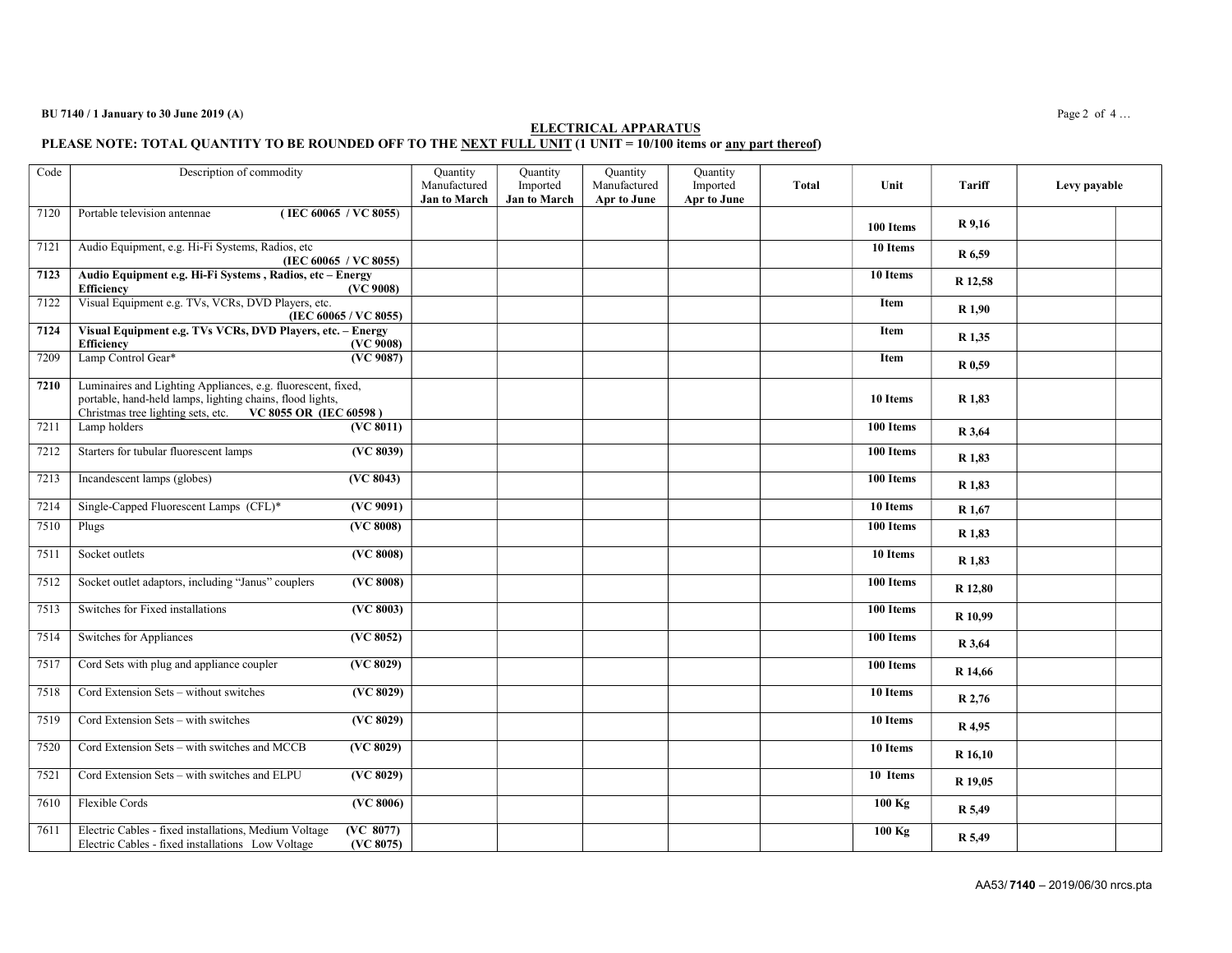### BU 7140 / 1 January to 30 June 2019 (A) Page 3 of 4

| Code | <b>Description of Commodity</b>                                                                                                                                                                                                                                                                                                                         | Quantity<br>Manufactured | Quantity<br>Imported | Quantity<br>Manufactured | Quantity<br>Imported | Total | Unit        | Tariff  | Levy Payable |  |
|------|---------------------------------------------------------------------------------------------------------------------------------------------------------------------------------------------------------------------------------------------------------------------------------------------------------------------------------------------------------|--------------------------|----------------------|--------------------------|----------------------|-------|-------------|---------|--------------|--|
|      |                                                                                                                                                                                                                                                                                                                                                         | <b>Jan to March</b>      | <b>Jan to March</b>  | Apr to June              | Apr to June          |       |             |         |              |  |
| 7710 | Moulded case circuit-breakers : Single pole<br>(VC 8036)                                                                                                                                                                                                                                                                                                |                          |                      |                          |                      |       | 10 Items    | R 2,02  |              |  |
| 7711 | Moulded case circuit-breakers : Double pole<br>(VC 8036)                                                                                                                                                                                                                                                                                                |                          |                      |                          |                      |       | 10 Items    | R 6,77  |              |  |
| 7712 | Moulded case circuit-breakers : Triple pole<br>(VC 8036)                                                                                                                                                                                                                                                                                                |                          |                      |                          |                      |       | 10 items    | R 9,53  |              |  |
| 7713 | Moulded case circuit-breakers: Four pole<br>(VC 8036)                                                                                                                                                                                                                                                                                                   |                          |                      |                          |                      |       | 10 Items    | R 11,35 |              |  |
| 7719 | Transportable motor operated tools: e.g. table saw thickness planers<br>(IEC 61029) / $\vec{VC}$ 8055)<br>etc.<br>or (VC 9105)                                                                                                                                                                                                                          |                          |                      |                          |                      |       | 10 Items    | R 13,36 |              |  |
| 7720 | Hand-held electric power tools, e.g. lathes, saws, grinders, drills,<br>electric gardening and agricultural equipment, etc.<br>(IEC 60745 / VC 8055)<br>or (VC 9105)                                                                                                                                                                                    |                          |                      |                          |                      |       | 10 Items    | R 10,80 |              |  |
| 7721 | Earth leakage protection units: Single phase<br>(VC 8035)                                                                                                                                                                                                                                                                                               |                          |                      |                          |                      |       | 10 Items    | R 15,76 |              |  |
| 7722 | Earth leakage protection units: Multi phase<br>(VC 8035)                                                                                                                                                                                                                                                                                                |                          |                      |                          |                      |       | 10 Items    | R 29,83 |              |  |
| 7810 | (VC 8012)<br>Appliance couplers                                                                                                                                                                                                                                                                                                                         |                          |                      |                          |                      |       | 100 Items   | R 5,49  |              |  |
| 7811 | <b>Appliance - Small:</b><br>(e.g. Vacuum cleaners, heaters, electric irons, heated blankets, fans,<br>hairdryers, kettles, motor-operated appliances, instantaneous water<br>heaters, soldering irons, battery chargers Safety of transformers,<br>reactors, power supply units and combinations thereof etc.)<br>(IEC 60335 /IEC 61558)<br>/ VC 8055) |                          |                      |                          |                      |       | 10 Items    | R 1,83  |              |  |
| 7813 | Appliance - Large:<br>(e.g. Freezers, refrigerators, dishwashers, washing machines, tumble<br>dryers, air conditioning units, catering equipment, microwave ovens,<br>stoves, electrical equipment for measurement, control, and laboratory<br>(IEC 60335 / IEC 61010 /<br>use etc.)<br>VC 8055)                                                        |                          |                      |                          |                      |       | <b>Item</b> | R 2,31  |              |  |
| 7817 | <b>Appliance - Large:</b><br>(Only freezers, refrigerators, dishwashers, washing machines, tumble<br>dryers, washer-dryer combinations, electric ovens and air<br>conditioners) – Energy Efficiency and labeling<br>(VC 9008)                                                                                                                           |                          |                      |                          |                      |       | <b>Item</b> | R 2,76  |              |  |
| 7815 | Hot water storage tanks for domestic use<br>(VC 9006)                                                                                                                                                                                                                                                                                                   |                          |                      |                          |                      |       | <b>Item</b> | R 2,31  |              |  |
| 7812 | Information Technology (IT) equipment and business systems,<br>(e.g. computers, monitors, printers, copiers, fax machines,<br>scanners, modems, routers etc.<br>(IEC 60950 / VC 8055)                                                                                                                                                                   |                          |                      |                          |                      |       | <b>Item</b> | R 5,44  |              |  |
| 7814 | Information Technology (IT) components, e.g. power-supplies,<br>cell phone battery chargers, motherboards, etc.<br>(IEC 60950 / VC 8055)                                                                                                                                                                                                                |                          |                      |                          |                      |       | 100 Items   | R 56,76 |              |  |

AA53/ 7140 – 2019/06/30 nrcs.pta